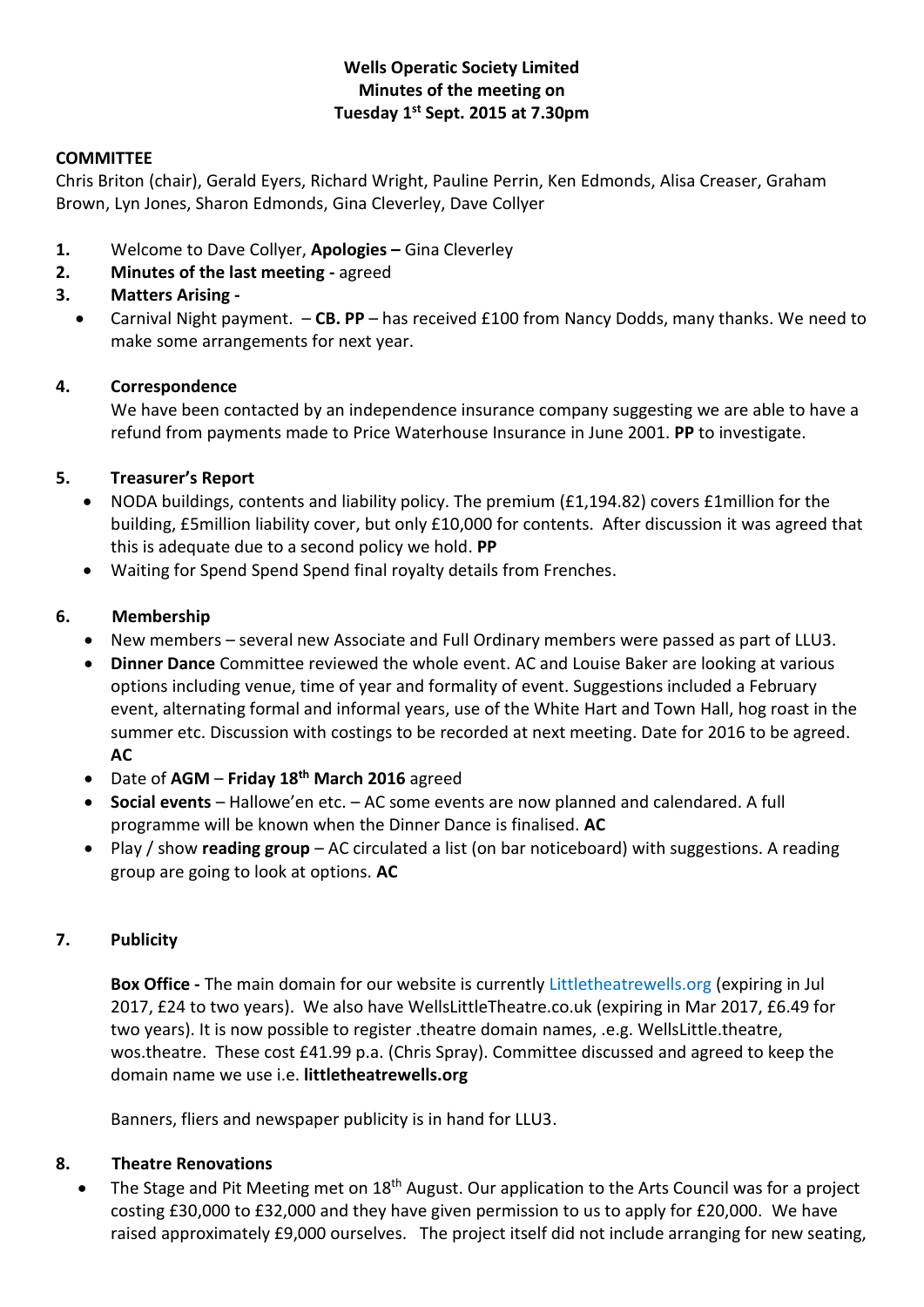although there was a small amount included for adjustments that we would have to make in respect of this. The immediate need is for up to £5,000 for the two rows of seats. Committee discussed and agreed with the suggestion that we make the application in relation to the seating. We can therefore distinguish a possible grant from Bath Theatre Royal from the Stage and Pit Project, applying for that money towards either overall seating (cost £40,000?) or limited expenditure connected with the Pit Project. **RW** Committee agreed to apply for £10,000 from Bath Theatre Royal for seating, explaining to them that this is part of a bigger project to reseat the whole auditorium, with a total cost of approx. £40,000, and that the present seating came second hand from them in 1995! **RW** 

- Ongoing items taken from the **maintenance minutes are –**
	- a. Bar lighting and music system **GB ongoing**
	- b. Auditorium seating on hold until the Pit Fund is complete. **KE** has received some quotes for 20 seats (those that will be on top of the new pit)These range from the very basic - £3000+VAT, to mid value £4,500 +VAT, or the super-doper £5,500+VAT **see above**
- Rostrum to go in Bar **GB** will make these for September. **ongoing**
- New Keyboard and storage. The new piano is now here. Locking the dressing room store (DRS) is done – **GE**
- Mendip planning application is in for work on the tree **RW - ongoing**
- Stage cloths and storage **GE –** Chris Spray and the crew for LLU3 have started the process of sorting and racking the stage cloths.
- Replacement LED Par flood. Another of our original set has failed. Stage Electrics £186.74 plus the VAT. Agreed to purchase new one. **GB - done**
- We need to look at our fire extinguishers, replacement and servicing policy **RW** to check arrangements.

# **9. Productions/Trifold/Hire**

- **September 22nd – 26th 2015 –** *Little Lights Up 3* Director **-Tina Eyers,** Producer **GE,** MD **Nick Barlow,** SM**- Chris Spray,** Set Design – **GE and Gareth Luxton**, Adult Choreography **– Judi Neale and Tina Eyers**, Children's Choreography – **Sarah Neale**, Sketches coordinator – **Doreen Grant**, Costumes **GE and TE,** Lighting**- Rob Rogers,** Sound – **Adrian Mitchell,** Props **– Val Burbidge and Geri Hale,** Budget – **agreed**, Ticket Price **– £10 and £8**, Rehearsal schedule – **done**
- **October 3rd – 2015.** *Saturday Night is Music Night.* In aid of the Pit Development Fund. Ticket price **£10**. **SN and GC** –directors. Producer **GC** Lighting - **GB**, SM -
- **December 12th – 19th 2015 – Pantomime -** *George and the Dragon* written by **Matthew Maisey**, Director **– Matthew Maisey**, Producer – **Vicky Orman**. MD - **Sheila Ross**, Choreography - **Sarah Neale**, Lighting - **GB**, Sound - **Pete Ross**, Costume - ?, Props **– ?,** Prompt –**Freda Brown**, Budget – **agreed**, Ticket Price **– £10 and £8**, Rehearsal schedule – **done**
- **March 9 th – 12th 2016 –** *Inspector Drake and the Perfekt Crime by David Tristram*. Director **Doreen Grant,** Producer –? Stage construction – **Mark Wall,** Lighting – **Rob Rogers**, Sound – **Adrian Mitchell**, Costume - ? Props – **Jo and Mike Scammell, Vicky Orman, Prompt** –? , Budget – **tba**, Ticket Price **– tba**, Rehearsal schedule – **tba**
- **Spring Show 16th -21st May 2016 –** *Return to the Forbidden Planet*, Director **Lois Harbinson**, MD **Sheila Ross**, Rights have been agreed. **GB** - Producer and Lighting
- **September 21st - 24th 2016 -** *Twelfth Night*, Director **RW,** Lighting **GB**,
- **December 10th - 17th 2016 – Pantomime**  Director **Sharon Edmonds**, Writer and Producer **Vicky Orman**. MD - **Sheila Ross**, Adult Choreographer – **Kim Fisher**, Children's Choreographer - ?, Stage Manager – **Charlie Watkins**, Lighting - **GB**, Sound - **?**, Props **– ?,** Budget – **tba**, Ticket Price **– tba**, Rehearsal schedule – **tba**
- **March 2017 –** Any Ideas? All suggestions to **AC** for the reading group to look at.
- **May 2017 –** Any Ideas? All suggestions to **AC** for the reading group to look at.